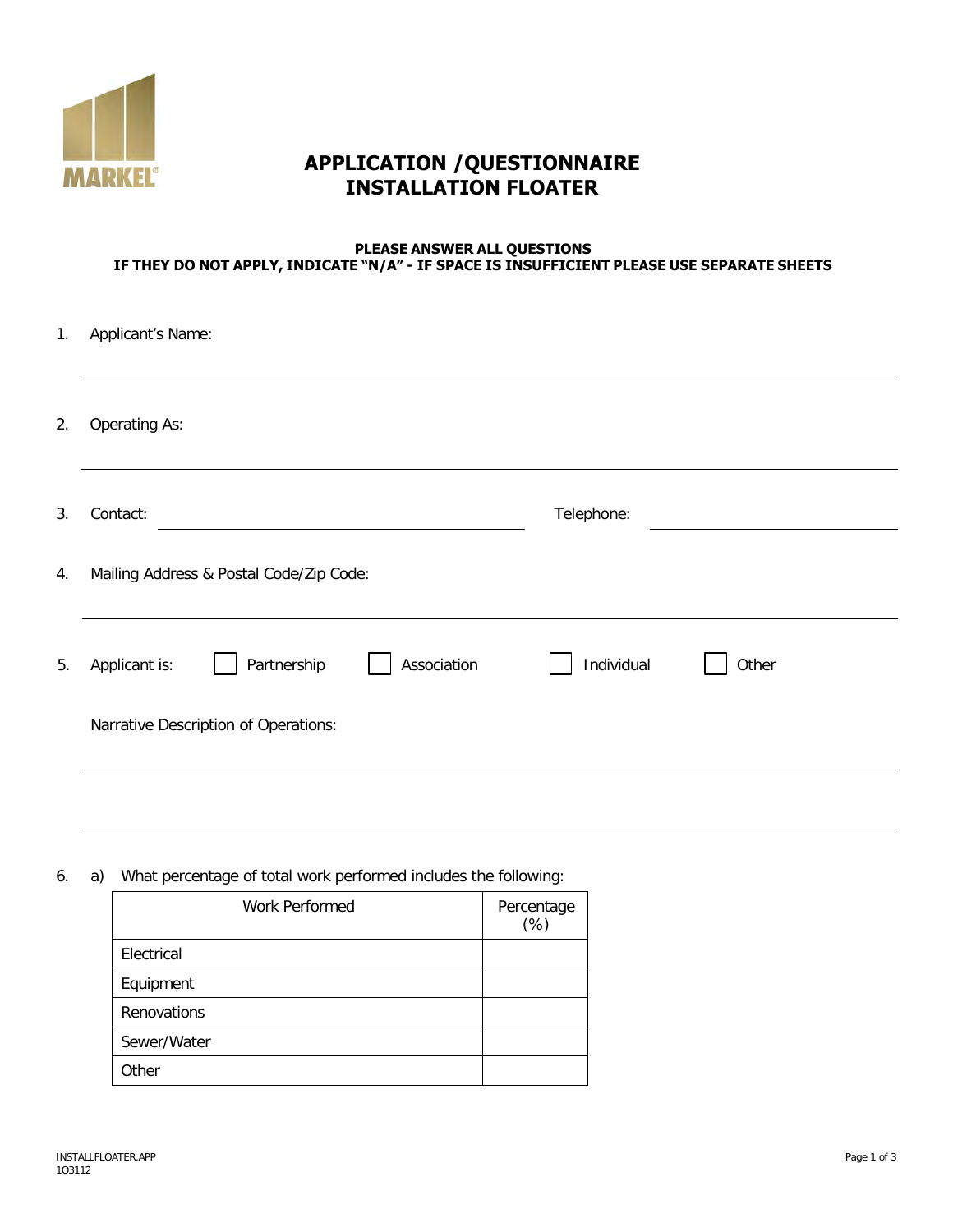c) Insured has been engaged in this type of operation for years.

7. List annual gross receipts for each of last five years:

| Years (last 5 years) | $($ \$) |
|----------------------|---------|
|                      |         |
|                      |         |
|                      |         |
|                      |         |
|                      |         |

- 8. What are estimated gross receipts for the next twelve months?
- 9. Scope of coverage desired:
	- a) Fire, E.C., M.D.:
	- b) All Risks(excluding floods and earthquakes):
	- c) Limit of Liability required:
- 10. Deductibles:
	- a) To be applied to all perils except Testing Flood and Earthquake:
	- b) Other perils:
- 11. Insured's 5 year loss history:

| Date | Cause | Amount |
|------|-------|--------|
|      |       |        |
|      |       |        |
|      |       |        |
|      |       |        |
|      |       |        |